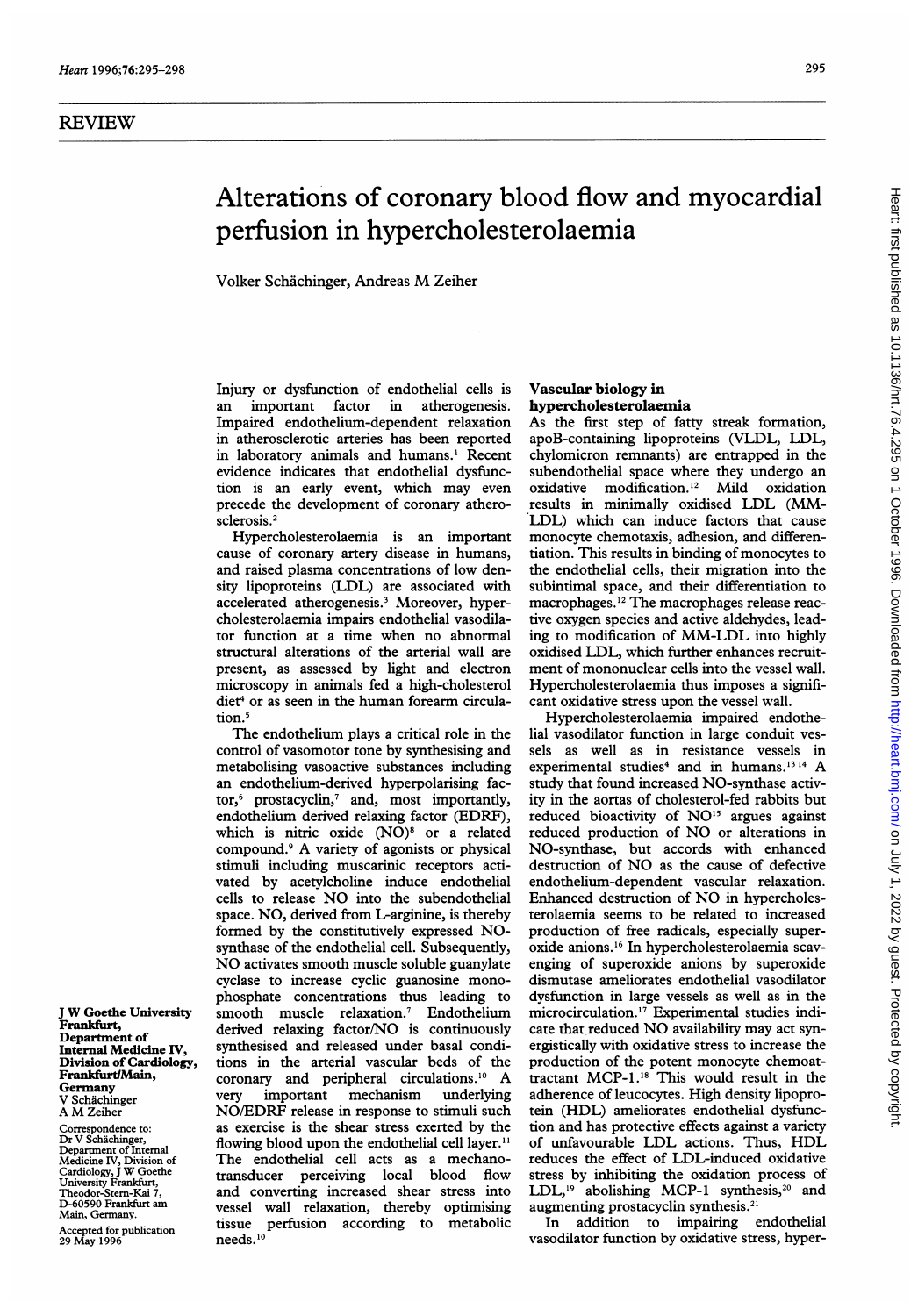## Endothelial modulation of coronary blood flow in humans

## EPICARDIAL ARTERIES

In the absence of epicardial artery stenoses, epicardial conductance vessels contribute only 10%-15% to total coronary vascular resistance, whereas regional blood flow and myocardial perfusion are determined by the tone of coronary resistance vessels. However, abnormal endothelial vasodilator function superimposed on even a mild stenosis might be an important mechanism contributing to myocardial ischaemia.' Additionally, atherosclerotic wall thickening itself may, as a result of geometric magnification significantly exaggerate vasoconstrictor responses.'4

Activation of the sympathetic nervous system, during activities such as exercise, mental stress, cold exposure, pain, cigarette smoking, and other stiumuli, is a well-known trigger of episodes of angina pectoris.' The vasomotor response to sympathetic activation reflects the balance between endothelium-dependent dilatation mediated by increases in blood flow as well as by endothelial cell  $\alpha_2$ -adrenergic receptor stimulation<sup>7</sup> and the direct  $\alpha$ -adrenergic receptor-mediated vasoconstrictor effects upon the vascular smooth muscle layer. It has been established that the paradoxical vasoconstriction in response to sympathetic activation observed in atherosclerotic epicardial arteries is related to dysfunction of the endotheliumdependent vasomotor regulation.<sup>25</sup>

In patients with hypercholesterolaemia, even angiographically normal coronary arteries fail to dilate in response to endotheliumdependent stimulation.'3 Thus the alterations in endothelial vasodilator function induced by hypercholesterolaemia may implicate early changes in endothelial cell vasoactive function, which are important in the development of atherosclerosis in humans, rather than reflecting atherosclerosis per se. Even in the presence of atherosclerotic lesions, serum cholesterol fractions seem to have additional effects on endothelium-mediated vasoreactivity in human coronary conductance vessels.<sup>26</sup> Raised LDL serum cholesterol concentrations are accompanied by a significant potentiation of atherosclerosis-associated impaired endothelial vasodilator function,<sup>26</sup> whereas reduced HDL cholesterol concentrations intensify abnormal vasoconstriction in response to acetylcholine,<sup>26</sup> and sympathetic stimulation.<sup>26</sup> Thus high LDL and low HDL serum cholesterol concentrations may independently contribute to the development of myocardial ischaemia by further aggravating abnormal vasoconstriction of moderate epicardial artery

stenosis in response to sympathetic activation. However, the presence of atherosclerotic lesions not only alters endothelial vasodilator function but also may affect vasoreactivity by increasing vascular stiffness and by thinning of the smooth muscle layer.'7 Besides a loss of vasodilating properties that unbalances the vasomotor responses towards vasoconstriction, an exaggerated response to vasoconstrictor stimuli itself may also contribute to impaired endothelium-dependent vasodilator function of epicardial vessels in patients with hypercholes-<br>terolaemia. Threshold concentrations of terolaemia. Threshold concentrations endothelin-l, which do not have a direct vasoconstricting effect on the smooth muscle layer itself, sensitise the vascular smooth muscle to other vasoconstrictor stimuli such as catecholamines and serotonin.'8 Indeed, there is preliminary evidence that endothelin-l, which is predominantly expressed by macrophages, is increased in the smooth muscle layer of atherosclerotic coronary artery segments of patients with hypercholesterolaemia.<sup>29</sup>

#### CORONARY RESISTANCE VESSELS

Recent advances that allow the measurement of coronary blood flow during cardiac catheterisation have extended the observation of endothelial vasodilator dysfunction to the coronary microcirculation.<sup>30</sup> Coronary blood flow, which determines myocardial perfusion in the absence of epicardial stenoses, is predominantly regulated by microvessels  $<$  200  $\mu$ m in diameter. Experiments with intracoronary administration of L-N<sup>G</sup> monomethyl arginine, an arginine analogue blocking the NO-synthase, demonstrate that there is a tonic release of NO from the coronary microvasculature.<sup>31</sup>

on July 1, 2022 by guest. Protected by copyright. <http://heart.bmj.com/> Heart: first published as 10.1136/hrt.76.4.295 on 1 October 1996. Downloaded from

**http:** 

/heart.bmj.com/

 $\overline{a}$ 

July 1,

2022 ड् anest.

Protected by

copyright

Downloaded from

leart: first

published

as

10.1136/hrt.76.4.295 on 1

October

1996.

Defective endothelium mediated vasodilatation of the coronary microcirculation has been demonstrated in patients without significant epicardial stenosis who had evidence of myocardial ischaemia detected by myocardial lactate production during papaverine administration<sup>32</sup> or by reduced blood flow increase during atrial pacing.<sup>31</sup> In addition, impaired coronary blood flow responses to acetylcholine have been observed in patients without significant epicardial stenoses who had exerciseinduced myocardial ischaemia documented by thallium scintigraphy.<sup>33</sup> These findings suggest that in the absence of epicardial artery stenoses, endothelial vasodilator dysfunction of the microcirculation is a major determinant for the development of myocardial ischaemia during increased metabolic demand.

Hypercholesterolaemia and advanced age have both been shown to impair selectively the endothelial vasodilator function of coronary resistance vessels in humans.'4 There appears to be a close correlation between the extent of impaired endothelium-dependent vasodilator function of coronary resistance vessels and serum cholesterol concentrations,<sup>14</sup> suggesting a dose-dependent phenomenon. In addition, impairment of resistance vessel vasodilator function in response to endothelium-dependent stimuli in hypercholesterolaemia is not confined to coronary microvessels, but also extends into the human forearm circulation,<sup>34</sup>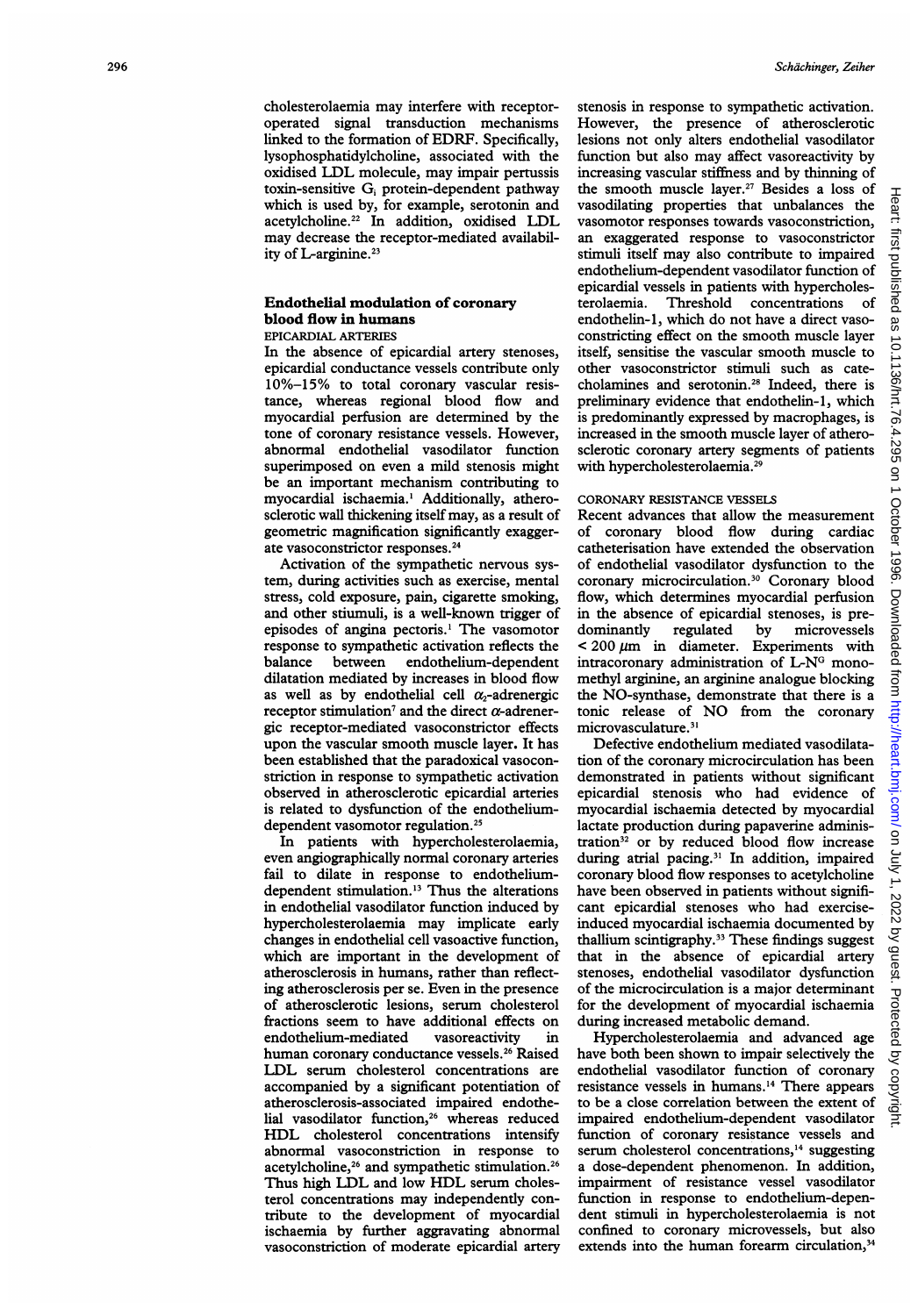indicating a generalised endothelial vasodilator dysfunction associated with hypercholesterolaemia.

In some patients with evidence of atherosclerosis in their epicardial arteries, the vasodilator response of the microvasculature is impaired in response to cold exposure<sup>30</sup> and atrial pacing.35 These results suggest a crucial role for the endothelium-dependent vasodilatation in coupling metabolic demand and coronary blood flow. Indeed Quyyumi and co-workers<sup>31 36</sup> convincingly demonstrated that metabolic vasodilatation in response to atrial pacing is largely mediated by NO. Most notably, in hypercholesterolaemia defective NO activity is in <sup>a</sup> large part responsible for the impaired endothelial vasodilator function.5 <sup>31</sup> In both coronary and forearm resistance vessels, endothelium-mediated blood flow responses are closely correlated with basal NO activity,<sup>531</sup> suggesting that the extent of endothelial vasodilator dysfunction reflects decreased NO activity. Thus defective NO activity associated with hypercholesterolaemia may not only contribute considerably to ischaemic manifestations of coronary artery disease in the absence of haemodynamically significant epicardial artery stenoses, but might also exacerbate ischaemic episodes in patients with advanced coronary artery disease.

#### Therapeutic intervention

The results of experimental studies have led to different strategies to improve endothelial vasodilator dysfunction in humans. Supplementation with L-arginine, the precursor of NO, has been shown in the short term to improve endothelial vasodilator function in animals<sup>37</sup> and in the human microcirculation<sup>38</sup> without affecting endothelium-independent vascular function. Most importantly, chronic supplementation of L-arginine in hypercholesterolaemic animals reduces the extent of atherosclerotic lesion development without affecting serum cholesterol concentrations, suggesting a link between the L-arginine-NO pathway and atherogenesis.<sup>37</sup> The mechanisms, by which Larginine improves endothelial function and reduces atherogenesis, remain to be determined. Normally, serum concentrations of Larginine are clearly sufficient to saturate the NO-synthase enzyme.<sup>39</sup> Thus it seems paradoxical that supplementation of L-arginine increases the availability of NO in hypercholesterolaemia.39 However, a recent study indicates that oxidised LDL might have decreased the receptor-mediated availability of L-arginine.<sup>23</sup> Moreover, L-glutamine in concentrations circulating in vivo might reduce NO availability selectively after receptor-mediated stimulation.40 Additionally, L-glutamine potentially inhibits the intracellular recycling of L-arginine from L-citrulline. Thus L-arginine supplementation in hypercholesterolaemia might overcome the inhibition of NO release by L-glutamine. However, it is not known whether hypercholesterolaemia is associated with alterations of the L-glutamine metabolism.

The most straightforward approach to improve endothelial function in hypercholesterolaemia is to reduce cholesterol concentrations. Cholesterol lowering trials have demonstrated a substantial decrease of non-fatal myocardial infarction and total mortality.' However, improvement of clinical outcome occurred despite only minimal regression of<br>coronary atherosclerosis determined by coronary atherosclerosis determined angiography,' suggesting that factors other than the reduction of atherosclerotic plaque size might be important for the benefit of cholesterol lowering therapy.

Improvement of endothelial function with cholesterol lowering therapy, which could be demonstrated in animals and in humans, $41-43$ probably contributes to the beneficial effects of cholesterol lowering therapy. In patients with angiographically normal coronary arteries, Leung and co-workers<sup>41</sup> showed that a six month cholesterol lowering diet and cholestyramine therapy with a reduction in cholesterol concentration by 29%, reversed the initial vasoconstrictor response to acetylcholine, indicating an improvement of endothelial function of the coronary conductance vessels. Egashira and co-workers<sup>42</sup> extended this observation to the coronary microcirculation in patients with documented coronary artery disease: after six months of treatment with pravastatin, resulting in a cholesterol reduction of 31%, coronary blood flow in response to acetylcholine increased by about 60%. Recently, two prospective,<br>placebo controlled, randomised studies controlled, randomised studies demonstrated a significant reduction of the epicardial vasoconstrictor response to acetylcholine during six months' treatment with lovastatin and diet<sup>43</sup> and a trend towards reduced vasoconstriction after one year of treatment with lovastatin and cholestyramine.44 In hypercholesterolemic patients, the addition of probucol to lipid lowering treatment with lovastatin further reduced acetylcholine-induced vasoconstriction compared with lipid lowering treatment with lovastatin and cholestyramine alone. This suggests that an antioxidant strategy may also improve endothelial dysfunction.<sup>44</sup> Indeed, in cholesterol-fed animals, a reduction in cholesterol concentration was associated with normalisation of oxygen-derived free radical production.<sup>45</sup>

Improvement in endothelium-dependent regulation of the coronary artery tone may potentially contribute to a reduction in myocardial ischaemia and related symptoms in stable angina pectoris. Indeed, Gould et al found a significant improvement in myocardial perfusion, demonstrated by dipyridamole PET, during intensive lipid lowering.<sup>46</sup> Thus not only the degree of stenosis, but also the functional status of the coronary wall is important in determining myocardial perfusion. In addition to functional improvement of myocardial perfusion, augmented endothelium-mediated vasodilator responses may precede structural regression of atherosclerosis<sup>47</sup> and may serve as a marker for changes in the coronary vessel wall induced by lipid lowering treatment. The endothelium has the ability to regulate vascular growth, thrombus formation, and inflammation within the vessel wall, which